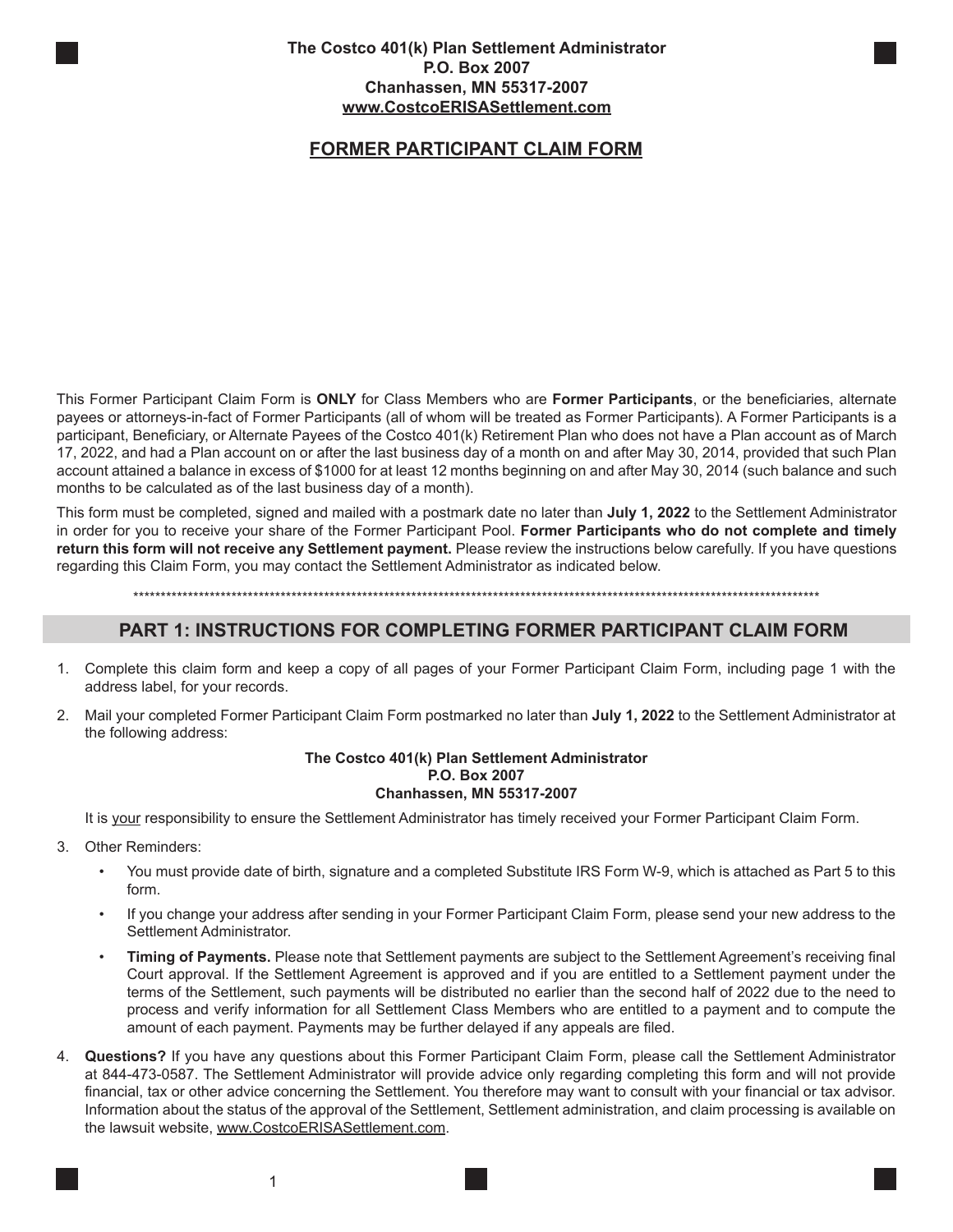You are eligible to receive a payment from a class action settlement. The Court has preliminarily approved the class settlement of *Soulek v. Costco Wholesale Corporation, et al*., Case No. 1:20-cv-00937 (E.D. Wis.). For more information about the Settlement, please see www.CostcoERISASettlement.com, or call 844-473-0587.

Please complete and mail this Former Participant Claim Form that is postmarked no later than July 1, 2022 to the Settlement Administrator.

# **PART 2: PARTICIPANT INFORMATION**

| <b>First Name</b>                    | Middle Last Name            |
|--------------------------------------|-----------------------------|
|                                      |                             |
| <b>Mailing Address</b>               |                             |
|                                      |                             |
| City                                 | Zip Code<br>State           |
|                                      |                             |
| Home Phone                           | Work Phone or Cell Phone    |
|                                      |                             |
| Participant's Social Security Number | Participant's Date of Birth |
|                                      |                             |
| <b>Email Address</b>                 | M<br>Y Y Y Y<br>M<br>D<br>D |
|                                      |                             |

Check here if you were a Former Participant, but did not receive this Claim Form in the mail. This may be because you were a participant in the Plan only for a brief period.

#### **PART 3: BENEFICIARY OR ALTERNATE PAYEE INFORMATION (***IF APPLICABLE***)**

Check here if you are the **surviving spouse or other beneficiary** for the Former Participant and the Former Participant is deceased. **Documentation must be provided showing current authority of the representative to file on behalf of the deceased.** Please complete the information below and then continue on to Parts 4 and 5 on the next page.

Check here if you are an **alternate payee under a qualified domestic relations order (QDRO), or attorney-in-fact** for the Former Participant. The Settlement Administrator may contact you with further instructions. Please complete the information below and then continue on to Parts 4 and 5 on the next page.

| Your First Name                                                                                                                                                                                                                                                                                                                                                                                                                                                            | Middle Last Name                                                                                                                                                                                                                                                                                                                                                                                                                                                           |          |
|----------------------------------------------------------------------------------------------------------------------------------------------------------------------------------------------------------------------------------------------------------------------------------------------------------------------------------------------------------------------------------------------------------------------------------------------------------------------------|----------------------------------------------------------------------------------------------------------------------------------------------------------------------------------------------------------------------------------------------------------------------------------------------------------------------------------------------------------------------------------------------------------------------------------------------------------------------------|----------|
|                                                                                                                                                                                                                                                                                                                                                                                                                                                                            |                                                                                                                                                                                                                                                                                                                                                                                                                                                                            |          |
| Your Social Security Number or Tax ID Number                                                                                                                                                                                                                                                                                                                                                                                                                               | Your Date of Birth                                                                                                                                                                                                                                                                                                                                                                                                                                                         |          |
| $\frac{1}{2} \left( \frac{1}{2} \right) \left( \frac{1}{2} \right) \left( \frac{1}{2} \right) \left( \frac{1}{2} \right) \left( \frac{1}{2} \right) \left( \frac{1}{2} \right) \left( \frac{1}{2} \right) \left( \frac{1}{2} \right) \left( \frac{1}{2} \right) \left( \frac{1}{2} \right) \left( \frac{1}{2} \right) \left( \frac{1}{2} \right) \left( \frac{1}{2} \right) \left( \frac{1}{2} \right) \left( \frac{1}{2} \right) \left( \frac{1}{2} \right) \left( \frac$ | $\frac{1}{2} \left( \frac{1}{2} \right) \left( \frac{1}{2} \right) \left( \frac{1}{2} \right) \left( \frac{1}{2} \right) \left( \frac{1}{2} \right) \left( \frac{1}{2} \right) \left( \frac{1}{2} \right) \left( \frac{1}{2} \right) \left( \frac{1}{2} \right) \left( \frac{1}{2} \right) \left( \frac{1}{2} \right) \left( \frac{1}{2} \right) \left( \frac{1}{2} \right) \left( \frac{1}{2} \right) \left( \frac{1}{2} \right) \left( \frac{1}{2} \right) \left( \frac$ |          |
| Your Mailing Address                                                                                                                                                                                                                                                                                                                                                                                                                                                       | D D<br>Y Y Y Y<br>M M                                                                                                                                                                                                                                                                                                                                                                                                                                                      |          |
|                                                                                                                                                                                                                                                                                                                                                                                                                                                                            |                                                                                                                                                                                                                                                                                                                                                                                                                                                                            |          |
| City                                                                                                                                                                                                                                                                                                                                                                                                                                                                       | State                                                                                                                                                                                                                                                                                                                                                                                                                                                                      | Zip Code |
|                                                                                                                                                                                                                                                                                                                                                                                                                                                                            |                                                                                                                                                                                                                                                                                                                                                                                                                                                                            |          |

2